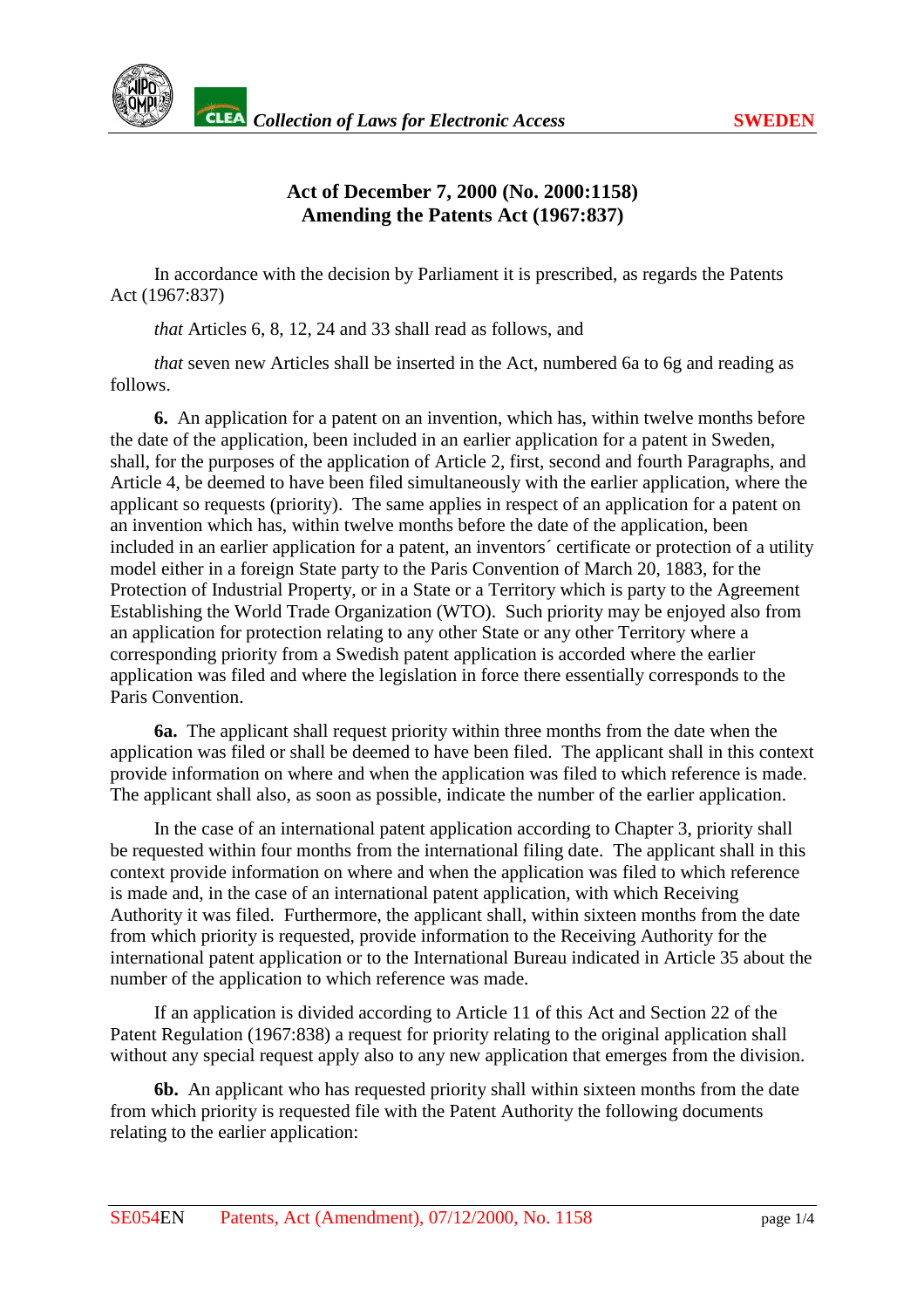1. a certificate concerning the name of the applicant and to the filing date, issued by the Authority which received the application

2. a copy of the application certified by the same Authority.

**6c.** In the cas eof an international patent application according to Chapter 3, the provisions of the second to fourth Paragraphs apply as regards the obligations of an applicant according to Article 6b.

The applicants hall file the certificate referred to in Article 6b. 1 only if the Patent Authority requests the applicant todoso.

Instead, the applicant may, according to Rule 17.1 in the Implementing Regulations to the Patent Cooperation Treaty done at Washington on June 19, 1970, file the copy of the earlier applicatio n with the International Bureau mentioned in Article 35 or with the Receiving Authority, or requestit to be transferred to the International Bureau according to the same Rule.

If a copy of the earlier application has been received by the International Bur eau in accordance with the Rule referred to in the third Paragraph, the Patent Authority may request a copy and a translation only in accordance with Rule 17.2 of the Implementing Regulations referred to in the third Paragraph.

**6d.** Priority may be claimed only on the basis of the first application where the invention has been included.

If the person who has filed the first application or his or her successor in title has later with the same Authority filed an application concerning the same invention, only the later application may be claimed as a basis for priority. This applies, however, only if the earlier application has, when the later application is filed

1. been withdrawn, dismissed or rejected without having been made available to the publicand

2. does not leave behind any right based on it or has been the basis for any right to priority.

Where anyone has been granted a right to priority on the basis of a later application according to the second Paragraph, the earlier application may no longer form the basis for a claim for priority.

The second and third Paragraphs apply in the same way in respect of a patent application for which the date has been shifted in accordance with Article 14.

**6e.** Anapplicant may be granted priority in respect of a parameter in the form application.

Priority may in respect of one and the same application beclaimed on the basis of several earlier applications. This applies also if the earlier applications concern different countries.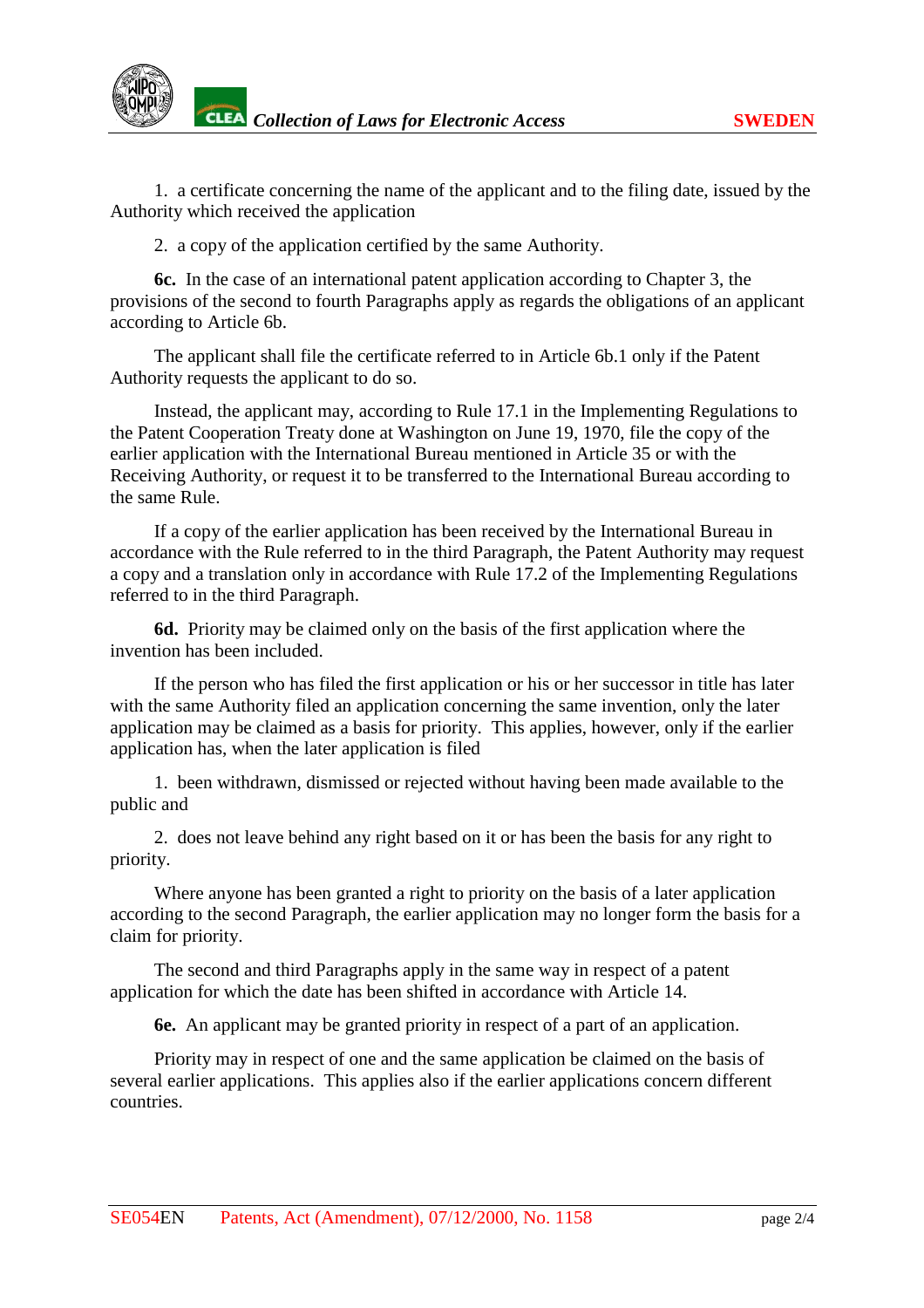

**6f.** The Government or, following an authoriz ation by the Government, the Patent Authority may prescribe exceptions incertain cases from the obligation provided for in Articles 6b and Article 6c to file certificates and copies.

**6g.** If the provisions in Articles 6a to 6e are not complied with, the r ight to priority does notapply.

**8.** An application for a patent shall be filed with the Patent Authority or, in the case provided for in Chapter 3, with the Patent Authority in a foreign State or with an International Organization.

The application shall c ontain a description of the invention comprising also drawings if such are necessary as well as specified information about what is claimed to be protected through the patent (patent claims). The fact that the invention relates to a chemical compound does not imply that a specified use has to be indicated in the patent claims. The description shall be sufficiently clears othat a person skilled in the artisable to carry out the invention with the guidance thereof. An invention relating to a microbiolog ical process or the product of such a process shall in the cases referred to in Article 8a be considered to be indicated in a sufficiently clear way only if also the requirements under that Article are fulfilled.

The application shall also contain an abstrated the description and the patent claims. The abstractshall only serve as technical information and may not be taken into account for any other purpose.

The inventor's names hall be indicated in the application. If a patent is claimed by anyone othe r than the inventor, the applicant shall prove his right to the invention.

The applicant shall also pay an application fee. The applicant shall furthermore pay an annual fee for each fee year commencing before the application has been finally decided on.

The fee year comprises one year and shall be calculated from the date when the application was filed or shall be deemed to have been filed and thereafter from the corresponding date according to the calendar.

**12.** The Patent Authority may request an applic ant who does not have his domicile in Swedentoappointarepresentative who shall be entitled to receive communications served in the case and who has his domicile in Sweden, and to notify the Authority about the representative. If the applicant disregar ds the order, the serving of communications may be effected through the transmission by mail to the applicant under his latest known mailing address. The serving shall be deemed to have been effected when this has been done.

24. Anyone is entitled to file anopposition against a patent that has been granted. Oppositions shall be filed in writing with the Patent Authority with innine months from the date of the granting of the patent.

The Patent Authority shall notify the patent holder about the opposition and give him an opportunity to submit observations.

If the opposition is withdrawn, the opposition procedure may nevertheless be completed if special reasons are present.